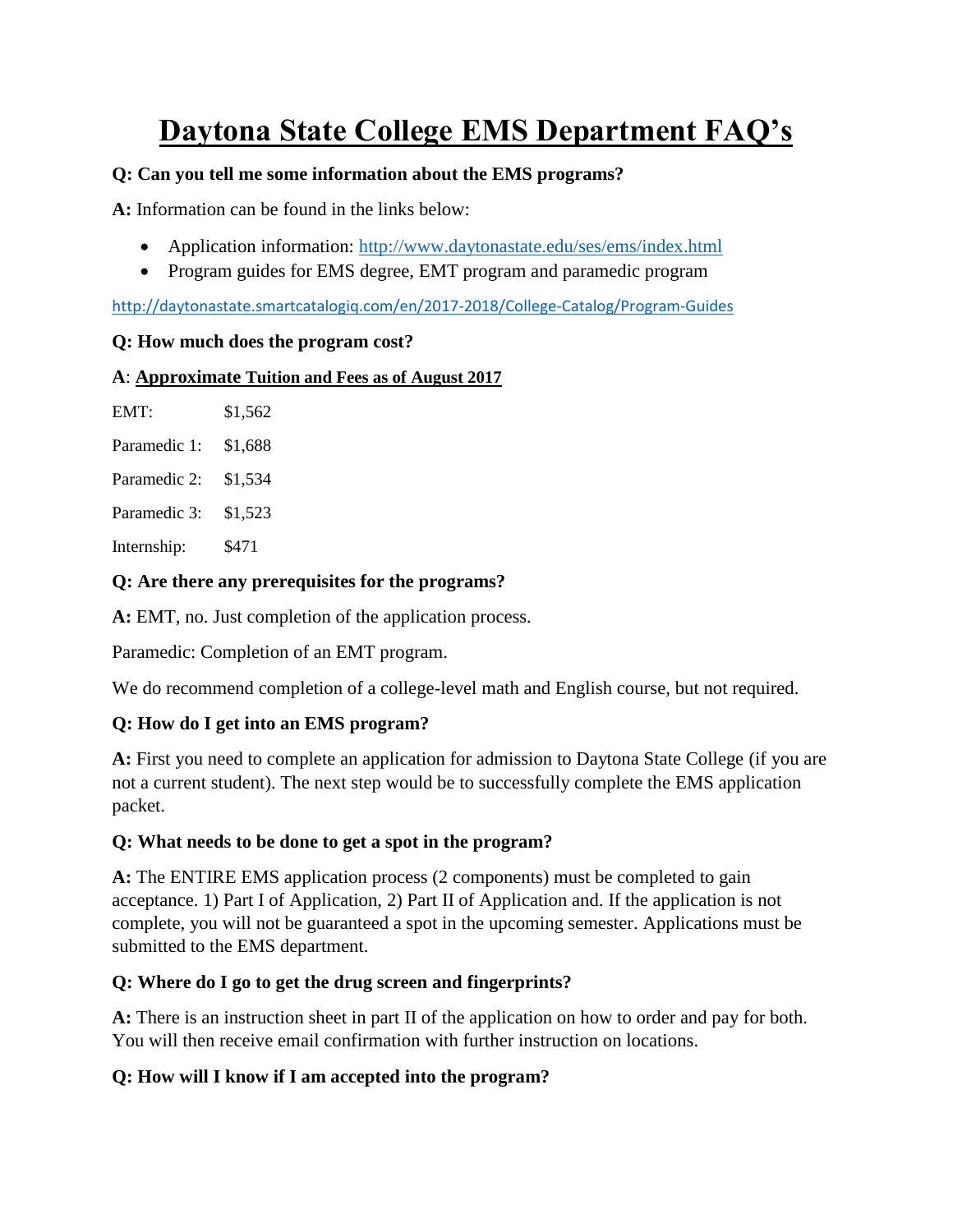**A:** EMS programs are limited access programs, meaning we can only accept a set number of students each semester. Seats are given on a first come, first serve basis to those with 100% completed applications. This includes clearing all application requirements. We continue to take applications until classes are full **OR** the application deadline, whichever comes first. You may likely get a verbal confirmation of acceptance if you turn your application in in person. Each student that is accepted into the program will get an acceptance letter in the mail (to home address provided) immediately after the application deadline. You can find deadline information on the EMS home page.

## **Q: What happens if I do not get my application in before the classes are full?**

**A:** As long as your application is complete, you will be placed on a wait list in the event a spot becomes available. If that does not happen, all of your application information will carry over and you will be guaranteed a spot in the following semester.

## **Q: Do the EMS programs qualify for financial aid?**

**A:** The EMT program on its own does not. Our EMS Degree program and Paramedic program both do.

## **Q: Do Veterans benefits cover tuition for these programs?**

**A:** Yes

## **Q: Are there scholarships available for these programs?**

**A**: Since EMT does not qualify for financial aid, there is a scholarship available. You need to go to the scholarships link on the DSC home page (daytonastate.edu) and complete the application. The scholarship is called "The Jordan Troian Memorial Scholarship for EMT or Fire Academy".

#### **Q: Once accepted, when will I get my class schedule, book, uniform and registration information?**

**A:** Each semester we run a MANDATORY orientation for all students. The orientation information will be provided on the student's acceptance letter. Students receive all class information at this time.

#### **Q: Where can I find the class schedules?**

A: Schedules are unfortunately not finalized until a couple of months prior to the start of each semester. Paramedic classes run on either Volusia County Fire or Volusia County EMS friendly schedule, and change depending on the semester. The EMT program offers both a day or night time option. Classes generally run as follows, but not a guarantee and subject to change:

**Day class**: Lecture on a rotational schedule (days of week vary) 8:30a.m-12:30pm

Lab days vary (usually two days a week) 1pm-5:30pm

**Night class**: Lecture on Tuesday and Thursday from 6pm-10pm